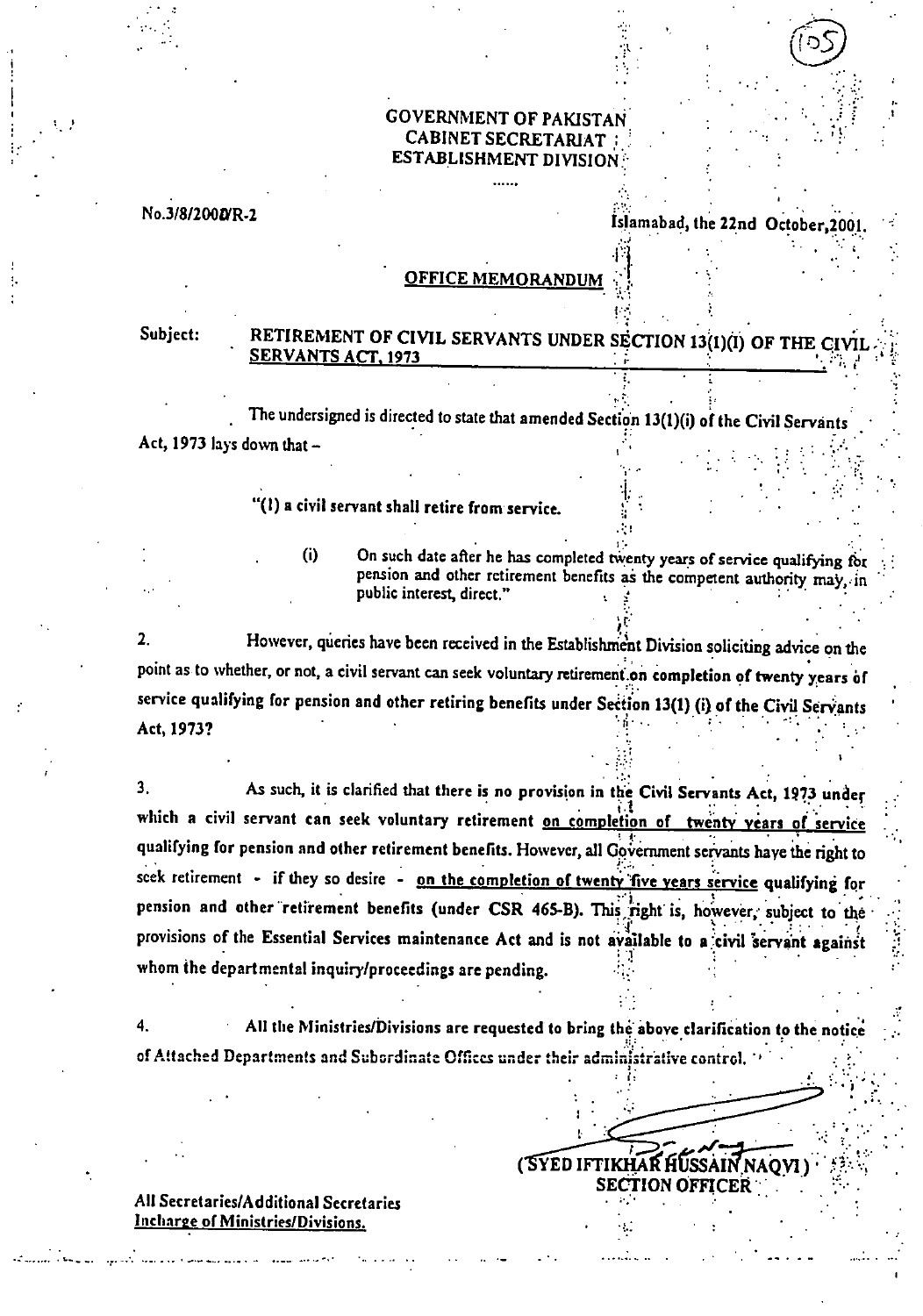## GOVERNMENT OF PAKISTAN CABINET SECRETARIAT ESTABLISHMENT DIVISION

No.3/8/2000-R.2(Pt) Islamabad, the  $20<sup>th</sup>$  August, 2001.

#### OFFICE MEMORANDUM

# SUBJECT:- GUIDELINES FOR REVIEW OF CASES OF CIVIL SERVANTS UNDER SECTION 13(I)(i) OF THE CIVIL SERVANTS ACT, 1973.

The undersigned is directed to state that Section 13(I)(i) of the Civil Servants Act, 1973 as amended vide Civil Servants (Amendment) Ordinance, 2001 promulgated on  $4<sup>th</sup>$  August, 2001 provides, inter alia, that a civil servant shall retire from service on such date after he has completed twenty years service qualifying for pension or other retirement benefits as the competent authority, may, in the public interest, direct. Consequently the words and figure, of twenty five used in this Division 0.M.No.3/8/2000-R.2. dated 27.7.2000 including its annexure stand substituted by the words and figure. of twenty.

2. Ministries/Divisions are tequested to bring the above instructions to the notice of Attached Departments and Subordinate Offices under their administrative control.

NASEER UDDIN) Joint Secretary

# Secretaries/Additional Secretaries Incharge of all Ministries/Divisiosns.

Copy to:-

- 1. 'Auditor General of Pakistan, Islamabad.<br>2. . Director General. Intellivence Bureau Is
- Director General, Intelligence Bureau, Islamabad.
- 3. All Chief Secretaries of the Provinces.<br>4. The Secretary F P S C Islamabed.
- The Secretary, F.P.S.C., Islamabad.
- Military Accountant General, Rawalpindi. 5.
- Principal Information Officer, PID, Islamabad. 6.
- 7. D.C., PPARC (M.S.Wing), Islamabad.

NASEER UDDIN) Joint Secretary •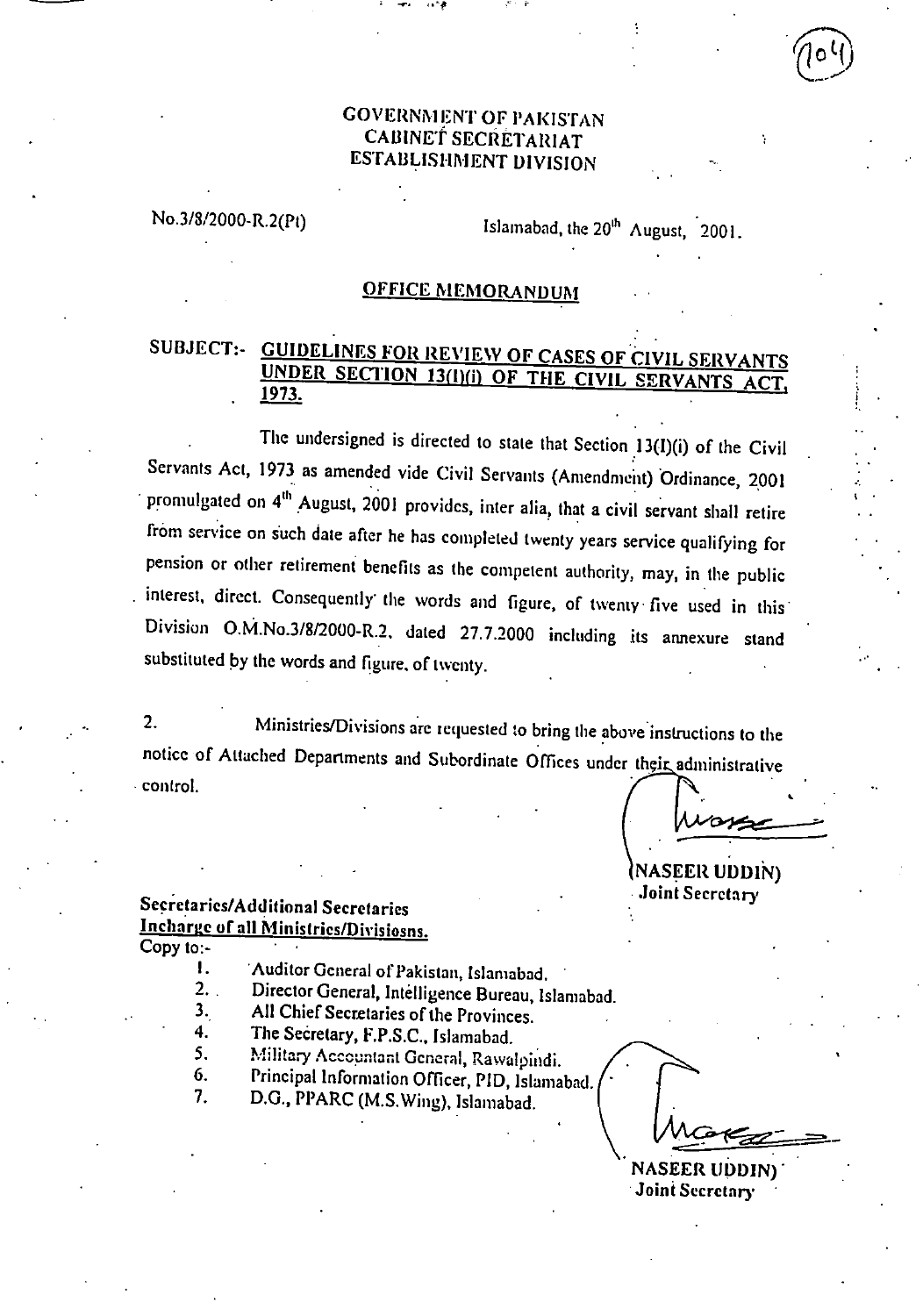Government of Pakistan **Cabinet Secretariat** Establishment Division

ilian.<br>Tan

No. 3/8/2000-R.2.

Islamabad, the 27th July, 2000.

1

# OFFICE MEMORANDUM

# Subject: GUIDELINES FOR REVIEW OF CASES OF CIVIL SERVANTS MIERusnON I UNDER SECTION 13(1)(i) OF THE CIVIL SERVANTS ACT.1973

The undersigned is directed to state that Section 13 of the Civil Servants Act, 1973, as amended vide Civil Servants (Amendment) Ordinance, 2000 lays down as under :-

- " $(1)$  A civil servant shall retire from service-
	- On such date after he has completed twenty- ; . years of  $(i)$ service for pension or other retirement benefits as the competent authority may, in public interest, direct; or
	- (ii) where no direction is given under clause (i), on the completion of the sixtieth year of his age.
- $(2)$  No direction under clause (i) of sub-section (1) shall be made until the civil servant has been informed in writing of the grounds on which it is proposed to make the direction, and has been given a reasonable opportunity of showing cause against the said direction."

competent authority means the appointing authority prescribed in rule 6 of the Civil Servants (Appointment, Promotion & Transfer) Rules, 1973.' . I EXPLANATION: In this Section, 極地理 理 | 一|

 $\overline{2}$ . The guidelines approved by the Chief Executive for review of cases under Section 13(1)(i) of the Civil Servants Act, 1973 are given in the succeeding paragraphs.

 $3.$ When it comes to the notice of the competent authority that a civil servant has, prima facie, ceased to be efficient and that action is warranted against him under Section 13(1)(i) of the Civil Servants Act, 1973, it shall cause the case to be referred to a Review Committee stating the facts of the case alongwith supporting documentary evidence, if any, service record of the person in the form attached as Annex-1, and such other record as may be considered relevant to a case Ihr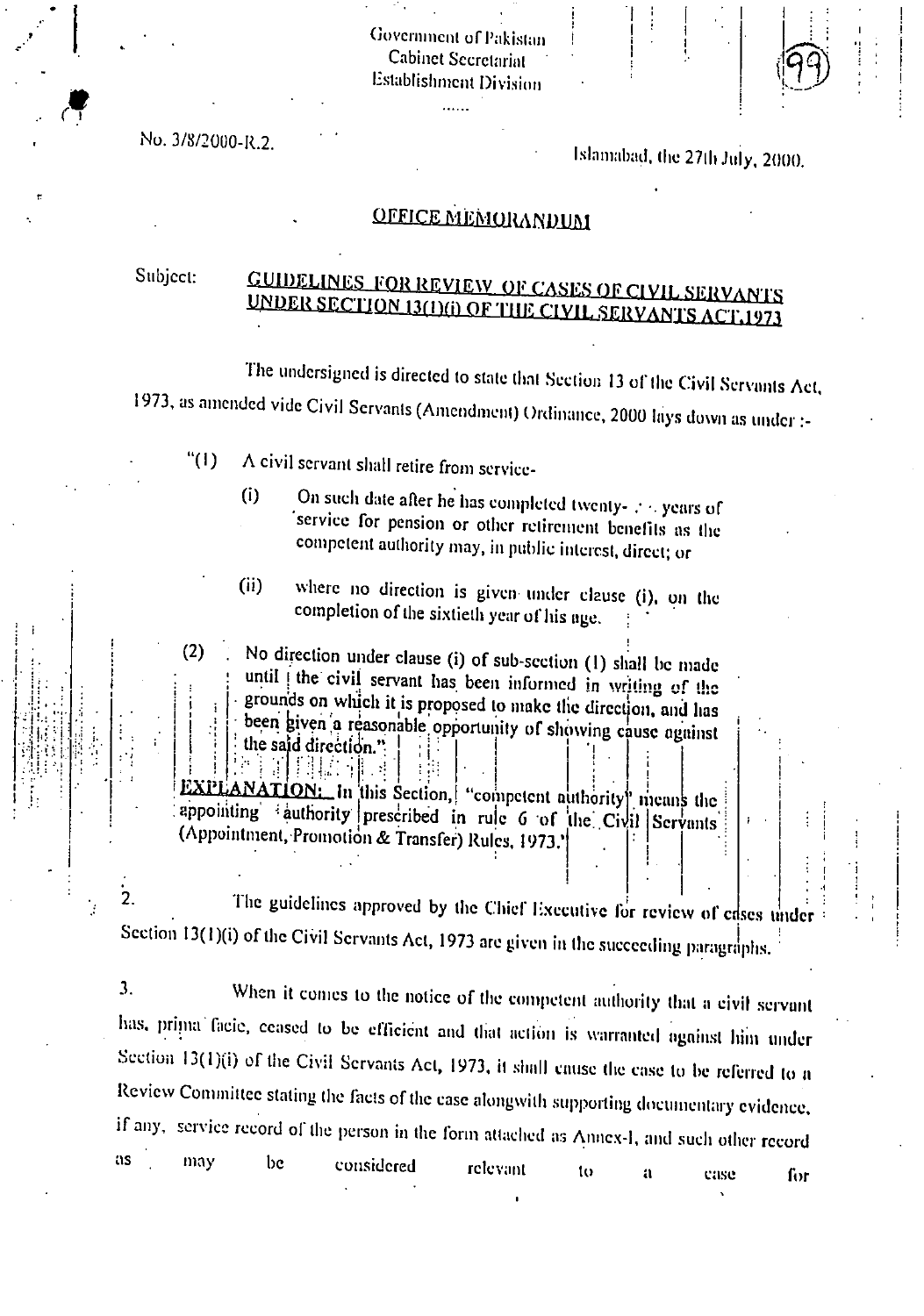$\begin{bmatrix} 1 & 0 & 1 \\ 0 & 0 & 1 \end{bmatrix}$  ,  $\begin{bmatrix} 1 & 1 \\ 0 & 1 \end{bmatrix}$  ,  $\begin{bmatrix} 1 & 1 \\ 1 & 1 \end{bmatrix}$  ,  $\begin{bmatrix} 1 & 1 \\ 1 & 1 \end{bmatrix}$  ,  $\begin{bmatrix} 1 & 1 \\ 1 & 1 \end{bmatrix}$ . the purpose of making a recommendation about his suitability i service.  $\begin{bmatrix} 1 & 1 \\ 0 & 0 \end{bmatrix}$  for further retention in :

1 .

l.

I

 $\vdash$ i

4. following :- The Review Committee for officers of L3S-20 and above may comprise the

| (i)   | <b>Cabinet Secretary</b>                                                        | Chairperson (By Name) |
|-------|---------------------------------------------------------------------------------|-----------------------|
| (ii)  | <b>Establishment Secretary</b>                                                  | Member (ex-officio)   |
| (iii) | Secretary of Ministry/<br>Division concerned.                                   | Member (ex-officio)   |
| (iv)  | Head of Department/Office<br>(Incharge of the service,.<br>group, cadre, etc.). | Member (Co-opted)     |
| (v)   | <b>Addl.Secretary/Joint Secretary</b><br><b>Establishment Division.</b>         | Secretary             |

 $5<sub>1</sub>$ The Secretary of the concerned administrative Ministry/Division has been authorized to constitute Review Committees for officers of BS-19 and below subject to the proviso that each Review Committee should include a representative of Establishment Division as a Member of the Committee.

The Review Committees should examine the cases referred to them, and the Committees may recommend retirement in the following cases :-

a) Where two or more penalties under the Government Servants (Efficiency & Discipline) Rules, 1973. have been imposed on  $\begin{vmatrix} \cdot & \cdot & \cdot \\ \cdot & \cdot & \cdot \\ \cdot & \cdot & \cdot \end{vmatrix}$  a civil servant.  $: \cdot \cdot$  .

. 1 i (b)  $\frac{1}{2}$  Where overall grading of the ACIts is Average, and/or where adverse remarks in regard to acceptance of responsibility, integrity, reliability, output of work and behaviour with the public were recorded in the ACRs (duly conveyed to the concerned civil servant and his representation against it finalized, as per rules).

. The contribution of the contribution of the contribution of the contribution of the contribution of the contribution of the contribution of the contribution of the contribution of the contribution of the contribution of . (c) Where a civil servant is twice recommended for supersession by the Selection Board/DPC and the recommendation of the Selection Board/DPC is approved by the competent authority. .